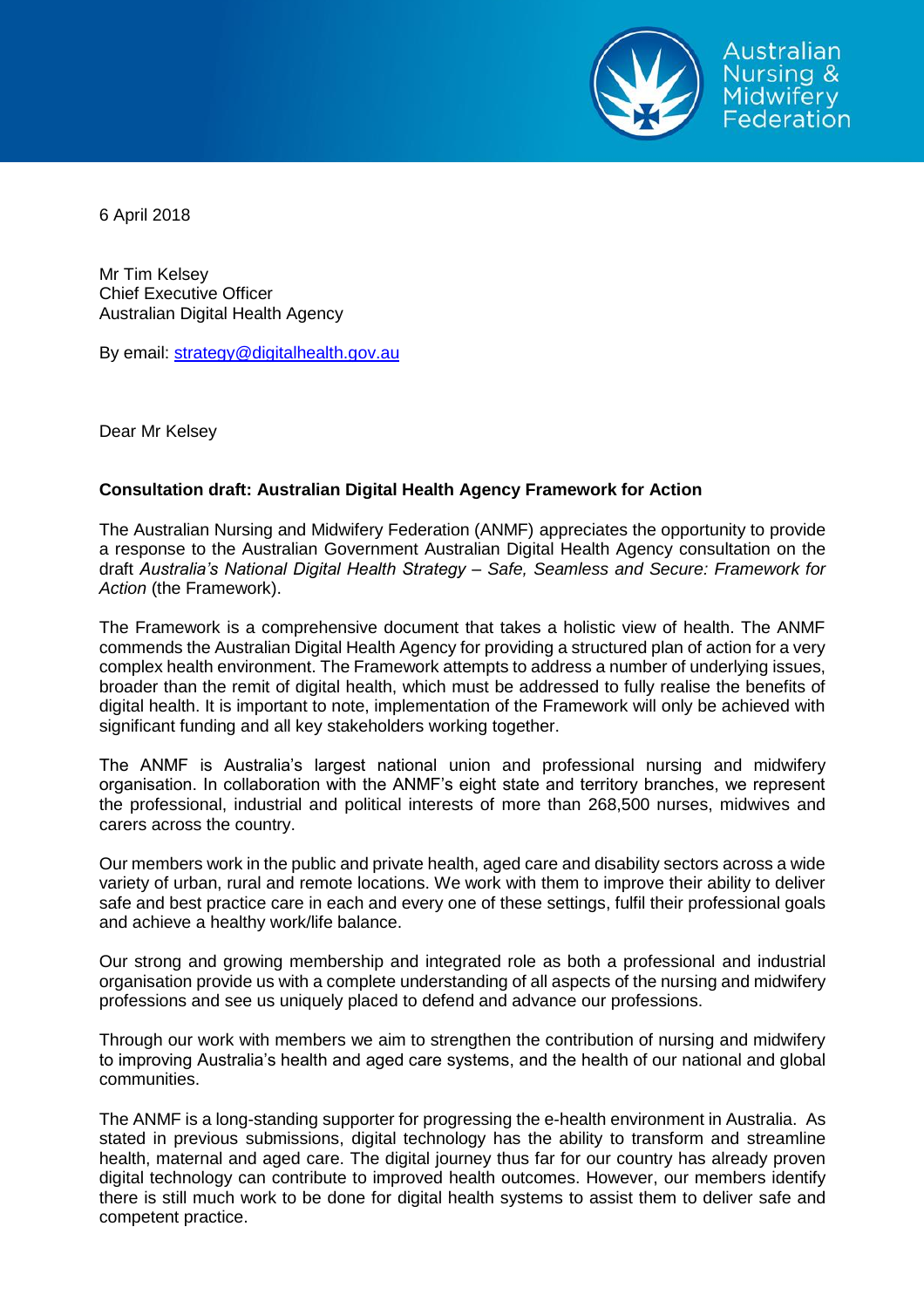

## **General Comments on the Strategy**

| Item/ page number                                                        |                                                                                                                                                                                                                                                                                                                                                                                                                                                                                                                                                                                                                                                                                                                                                                                                                                                                                                                                                                                                                                                                                                                                                                                                                                                                                                                                                                                                                                                                             |
|--------------------------------------------------------------------------|-----------------------------------------------------------------------------------------------------------------------------------------------------------------------------------------------------------------------------------------------------------------------------------------------------------------------------------------------------------------------------------------------------------------------------------------------------------------------------------------------------------------------------------------------------------------------------------------------------------------------------------------------------------------------------------------------------------------------------------------------------------------------------------------------------------------------------------------------------------------------------------------------------------------------------------------------------------------------------------------------------------------------------------------------------------------------------------------------------------------------------------------------------------------------------------------------------------------------------------------------------------------------------------------------------------------------------------------------------------------------------------------------------------------------------------------------------------------------------|
| P7                                                                       | In the definition on page 7 for peak organisations, it would be preferable                                                                                                                                                                                                                                                                                                                                                                                                                                                                                                                                                                                                                                                                                                                                                                                                                                                                                                                                                                                                                                                                                                                                                                                                                                                                                                                                                                                                  |
|                                                                          | that medical colleges is replaced with health professional                                                                                                                                                                                                                                                                                                                                                                                                                                                                                                                                                                                                                                                                                                                                                                                                                                                                                                                                                                                                                                                                                                                                                                                                                                                                                                                                                                                                                  |
|                                                                          | colleges/associations. Identifying medical in isolation is not inclusive of                                                                                                                                                                                                                                                                                                                                                                                                                                                                                                                                                                                                                                                                                                                                                                                                                                                                                                                                                                                                                                                                                                                                                                                                                                                                                                                                                                                                 |
|                                                                          | all other health professionals.                                                                                                                                                                                                                                                                                                                                                                                                                                                                                                                                                                                                                                                                                                                                                                                                                                                                                                                                                                                                                                                                                                                                                                                                                                                                                                                                                                                                                                             |
| P11 Item 1.1.2                                                           | Further focus needs to be added in this section about innovation being                                                                                                                                                                                                                                                                                                                                                                                                                                                                                                                                                                                                                                                                                                                                                                                                                                                                                                                                                                                                                                                                                                                                                                                                                                                                                                                                                                                                      |
|                                                                          | a key enabler for the person receiving care.                                                                                                                                                                                                                                                                                                                                                                                                                                                                                                                                                                                                                                                                                                                                                                                                                                                                                                                                                                                                                                                                                                                                                                                                                                                                                                                                                                                                                                |
| P <sub>12</sub>                                                          | The administration of My Health Record data must not be outsourced                                                                                                                                                                                                                                                                                                                                                                                                                                                                                                                                                                                                                                                                                                                                                                                                                                                                                                                                                                                                                                                                                                                                                                                                                                                                                                                                                                                                          |
|                                                                          | to a private provider.                                                                                                                                                                                                                                                                                                                                                                                                                                                                                                                                                                                                                                                                                                                                                                                                                                                                                                                                                                                                                                                                                                                                                                                                                                                                                                                                                                                                                                                      |
| P <sub>19</sub>                                                          | In the sentence - Work with industry and healthcare providers to look                                                                                                                                                                                                                                                                                                                                                                                                                                                                                                                                                                                                                                                                                                                                                                                                                                                                                                                                                                                                                                                                                                                                                                                                                                                                                                                                                                                                       |
|                                                                          | at a timeframe for introducing a minimum set of requirements for                                                                                                                                                                                                                                                                                                                                                                                                                                                                                                                                                                                                                                                                                                                                                                                                                                                                                                                                                                                                                                                                                                                                                                                                                                                                                                                                                                                                            |
|                                                                          | 'medical' software - replace the word 'medical' with 'health'.                                                                                                                                                                                                                                                                                                                                                                                                                                                                                                                                                                                                                                                                                                                                                                                                                                                                                                                                                                                                                                                                                                                                                                                                                                                                                                                                                                                                              |
| P <sub>24</sub>                                                          | The last sentence in the State and Territory governments section                                                                                                                                                                                                                                                                                                                                                                                                                                                                                                                                                                                                                                                                                                                                                                                                                                                                                                                                                                                                                                                                                                                                                                                                                                                                                                                                                                                                            |
|                                                                          | requires editing as it is incomplete.                                                                                                                                                                                                                                                                                                                                                                                                                                                                                                                                                                                                                                                                                                                                                                                                                                                                                                                                                                                                                                                                                                                                                                                                                                                                                                                                                                                                                                       |
| P27, Item 4.1.9                                                          | scheduled<br><b>Nurse</b><br>practitioners and midwives<br>with<br>medicines                                                                                                                                                                                                                                                                                                                                                                                                                                                                                                                                                                                                                                                                                                                                                                                                                                                                                                                                                                                                                                                                                                                                                                                                                                                                                                                                                                                                |
|                                                                          | endorsement need to be added to this section or a general term such                                                                                                                                                                                                                                                                                                                                                                                                                                                                                                                                                                                                                                                                                                                                                                                                                                                                                                                                                                                                                                                                                                                                                                                                                                                                                                                                                                                                         |
|                                                                          | as authorised prescribers could be used.                                                                                                                                                                                                                                                                                                                                                                                                                                                                                                                                                                                                                                                                                                                                                                                                                                                                                                                                                                                                                                                                                                                                                                                                                                                                                                                                                                                                                                    |
|                                                                          |                                                                                                                                                                                                                                                                                                                                                                                                                                                                                                                                                                                                                                                                                                                                                                                                                                                                                                                                                                                                                                                                                                                                                                                                                                                                                                                                                                                                                                                                             |
|                                                                          |                                                                                                                                                                                                                                                                                                                                                                                                                                                                                                                                                                                                                                                                                                                                                                                                                                                                                                                                                                                                                                                                                                                                                                                                                                                                                                                                                                                                                                                                             |
|                                                                          |                                                                                                                                                                                                                                                                                                                                                                                                                                                                                                                                                                                                                                                                                                                                                                                                                                                                                                                                                                                                                                                                                                                                                                                                                                                                                                                                                                                                                                                                             |
|                                                                          |                                                                                                                                                                                                                                                                                                                                                                                                                                                                                                                                                                                                                                                                                                                                                                                                                                                                                                                                                                                                                                                                                                                                                                                                                                                                                                                                                                                                                                                                             |
|                                                                          |                                                                                                                                                                                                                                                                                                                                                                                                                                                                                                                                                                                                                                                                                                                                                                                                                                                                                                                                                                                                                                                                                                                                                                                                                                                                                                                                                                                                                                                                             |
|                                                                          |                                                                                                                                                                                                                                                                                                                                                                                                                                                                                                                                                                                                                                                                                                                                                                                                                                                                                                                                                                                                                                                                                                                                                                                                                                                                                                                                                                                                                                                                             |
|                                                                          |                                                                                                                                                                                                                                                                                                                                                                                                                                                                                                                                                                                                                                                                                                                                                                                                                                                                                                                                                                                                                                                                                                                                                                                                                                                                                                                                                                                                                                                                             |
|                                                                          |                                                                                                                                                                                                                                                                                                                                                                                                                                                                                                                                                                                                                                                                                                                                                                                                                                                                                                                                                                                                                                                                                                                                                                                                                                                                                                                                                                                                                                                                             |
|                                                                          |                                                                                                                                                                                                                                                                                                                                                                                                                                                                                                                                                                                                                                                                                                                                                                                                                                                                                                                                                                                                                                                                                                                                                                                                                                                                                                                                                                                                                                                                             |
|                                                                          |                                                                                                                                                                                                                                                                                                                                                                                                                                                                                                                                                                                                                                                                                                                                                                                                                                                                                                                                                                                                                                                                                                                                                                                                                                                                                                                                                                                                                                                                             |
|                                                                          |                                                                                                                                                                                                                                                                                                                                                                                                                                                                                                                                                                                                                                                                                                                                                                                                                                                                                                                                                                                                                                                                                                                                                                                                                                                                                                                                                                                                                                                                             |
|                                                                          |                                                                                                                                                                                                                                                                                                                                                                                                                                                                                                                                                                                                                                                                                                                                                                                                                                                                                                                                                                                                                                                                                                                                                                                                                                                                                                                                                                                                                                                                             |
|                                                                          |                                                                                                                                                                                                                                                                                                                                                                                                                                                                                                                                                                                                                                                                                                                                                                                                                                                                                                                                                                                                                                                                                                                                                                                                                                                                                                                                                                                                                                                                             |
|                                                                          |                                                                                                                                                                                                                                                                                                                                                                                                                                                                                                                                                                                                                                                                                                                                                                                                                                                                                                                                                                                                                                                                                                                                                                                                                                                                                                                                                                                                                                                                             |
|                                                                          |                                                                                                                                                                                                                                                                                                                                                                                                                                                                                                                                                                                                                                                                                                                                                                                                                                                                                                                                                                                                                                                                                                                                                                                                                                                                                                                                                                                                                                                                             |
|                                                                          |                                                                                                                                                                                                                                                                                                                                                                                                                                                                                                                                                                                                                                                                                                                                                                                                                                                                                                                                                                                                                                                                                                                                                                                                                                                                                                                                                                                                                                                                             |
|                                                                          |                                                                                                                                                                                                                                                                                                                                                                                                                                                                                                                                                                                                                                                                                                                                                                                                                                                                                                                                                                                                                                                                                                                                                                                                                                                                                                                                                                                                                                                                             |
|                                                                          |                                                                                                                                                                                                                                                                                                                                                                                                                                                                                                                                                                                                                                                                                                                                                                                                                                                                                                                                                                                                                                                                                                                                                                                                                                                                                                                                                                                                                                                                             |
|                                                                          |                                                                                                                                                                                                                                                                                                                                                                                                                                                                                                                                                                                                                                                                                                                                                                                                                                                                                                                                                                                                                                                                                                                                                                                                                                                                                                                                                                                                                                                                             |
|                                                                          |                                                                                                                                                                                                                                                                                                                                                                                                                                                                                                                                                                                                                                                                                                                                                                                                                                                                                                                                                                                                                                                                                                                                                                                                                                                                                                                                                                                                                                                                             |
|                                                                          |                                                                                                                                                                                                                                                                                                                                                                                                                                                                                                                                                                                                                                                                                                                                                                                                                                                                                                                                                                                                                                                                                                                                                                                                                                                                                                                                                                                                                                                                             |
|                                                                          |                                                                                                                                                                                                                                                                                                                                                                                                                                                                                                                                                                                                                                                                                                                                                                                                                                                                                                                                                                                                                                                                                                                                                                                                                                                                                                                                                                                                                                                                             |
|                                                                          |                                                                                                                                                                                                                                                                                                                                                                                                                                                                                                                                                                                                                                                                                                                                                                                                                                                                                                                                                                                                                                                                                                                                                                                                                                                                                                                                                                                                                                                                             |
|                                                                          |                                                                                                                                                                                                                                                                                                                                                                                                                                                                                                                                                                                                                                                                                                                                                                                                                                                                                                                                                                                                                                                                                                                                                                                                                                                                                                                                                                                                                                                                             |
|                                                                          |                                                                                                                                                                                                                                                                                                                                                                                                                                                                                                                                                                                                                                                                                                                                                                                                                                                                                                                                                                                                                                                                                                                                                                                                                                                                                                                                                                                                                                                                             |
|                                                                          |                                                                                                                                                                                                                                                                                                                                                                                                                                                                                                                                                                                                                                                                                                                                                                                                                                                                                                                                                                                                                                                                                                                                                                                                                                                                                                                                                                                                                                                                             |
|                                                                          |                                                                                                                                                                                                                                                                                                                                                                                                                                                                                                                                                                                                                                                                                                                                                                                                                                                                                                                                                                                                                                                                                                                                                                                                                                                                                                                                                                                                                                                                             |
| P 28<br>P31, Item 5.1.5<br>P36, Item 6.1.3<br>P37-42<br>General feedback | A definition of test bed/s would be useful.<br>This item should state the following:<br>Ensure that digital health technologies improve outcomes for<br>Australians in residential aged care facilities. This improvement will<br>enable treating clinicians across health sectors to be confident of the<br>accuracy and timeliness of information they can access when required.<br>The last point in this sentence which states 'and they are not transferred<br>to hospital unnecessarily' has an important intention however it is<br>unclear how this will be achieved.<br>Inclusion of access to equipment is essential in this section. Learners<br>need to be able to access and use the IT infrastructure in the learning<br>environment.<br>The level of digital literacy required of healthcare consumers must not<br>exclude those who are elderly, National Disability Insurance Scheme<br>(NDIS) participants, and those from Culturally and Linguistically Diverse<br>(CALD) and disadvantaged backgrounds.<br>There are a number of points throughout the document where an<br>acronym is used for the first time but is not written in full. This needs to<br>be corrected.<br>As the Framework should apply to all health care settings, reference to<br>'patient' throughout the document should be amended to 'person' or<br>'people'.<br>Detail should be provided as to how the goal of delivering digitally<br>enabled healthcare will be measured. |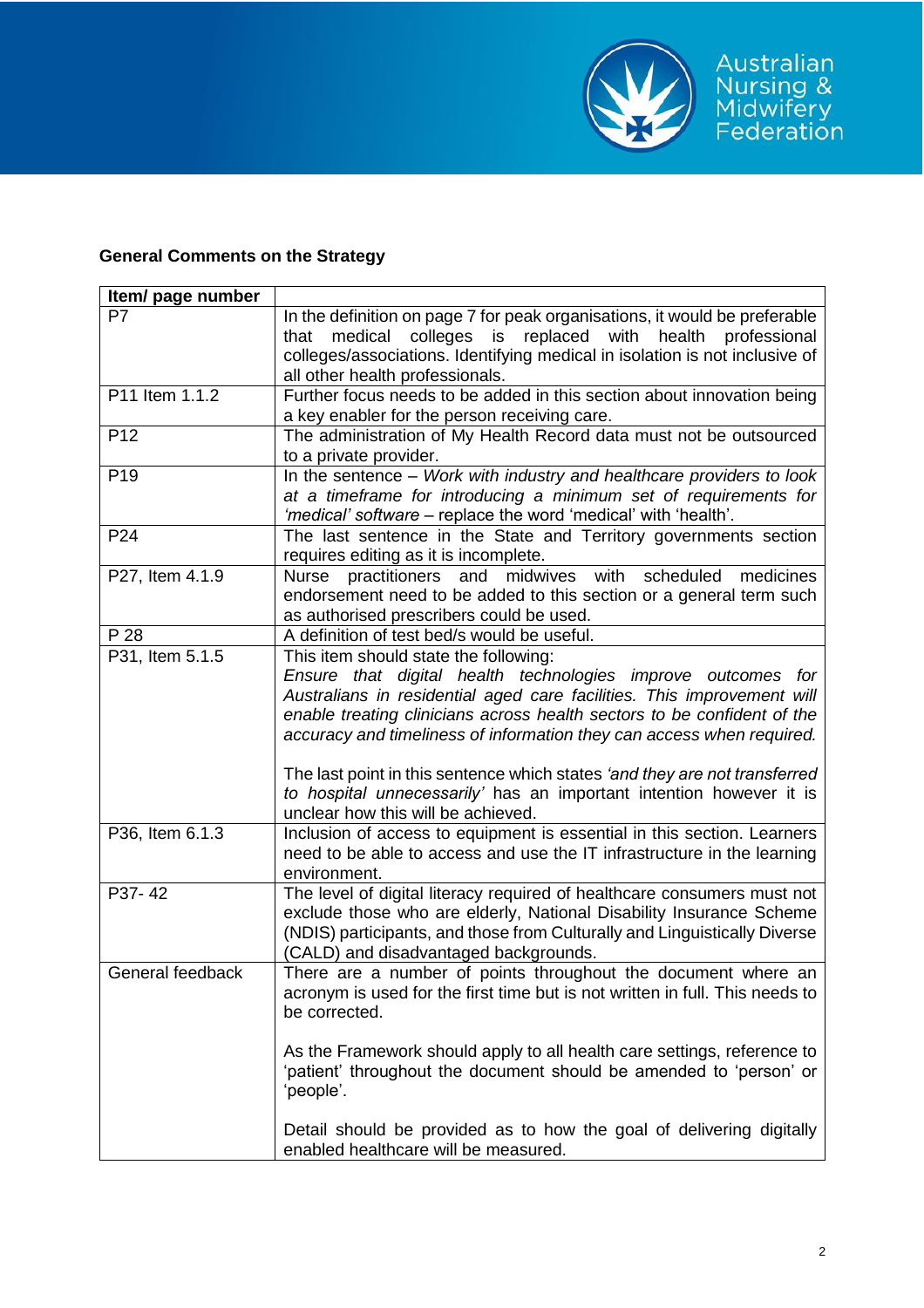

## **1. How the Framework for Action aligns with the ANMF's priorities**

Generally, the priority actions outlined in the Framework do align with the ANMF's essential priority of equipping the nursing and midwifery professions to deliver safe and quality care in all settings in which they practice and to be prepared for future innovations. While the Framework's package of priority actions represent bold undertakings, all are essential for the success of the *My Health Record* implementation, from the perspective of the person owning the record and the health professionals contributing data to that record.

The ANMF has strongly advocated that the *My Health Record* needed to go beyond primary health care so that it could be accessed and used as a national health record across all sectors<sup>1</sup>. It is therefore pleasing that this expansion of the system to the hospital setting including both public and private organisations, the aged care sector – residential and community, as well as community and primary health care settings, will be occurring. It is essential that all areas of health and aged care are considered to be of equal importance with the change to the digital health platform.

A high priority of the ANMF is that the focus of health and aged care is the person receiving care and not the health professional. While the Framework positions the 'Healthcare consumers' at the top of the stakeholder list under each priority area, the language of the document does not give the impression that the person has ownership of their record. For example, words used for the healthcare consumer are 'engaging with and contributing to their *My Health Record*' and as a 'participant' to the record. It is essential there be a shift in thinking such that the *My Health Record* acknowledges the person at the centre, with the information belonging to the individual and not the health professionals. Different health professionals will contribute to the record from time to time; but the one constant in the *My Health Record* is the person to whom the information belongs. While that person will have episodes of receiving care, they are not a 'patient' throughout the life of the record and shouldn't be referred to as such.

In reviewing the Framework, the ANMF notes that some of the areas of concern we have previously highlighted<sup>2</sup>, appear to have been incorporated within a number of the priority activities. These include:

- Expansion of the e-health program to an opt-out participant arrangement nationally for the *My Health Record* system.
- Formal processes for security of the *My Health Record* data (through our members, the ANMF will maintain a watching brief on the implementation of the system, to monitor the rigour of security measures and access protocols).
- Enhancement of national infrastructure services it isn't stated but this must include attention to implementation of the National Broadband Network to improve internet services in some metropolitan areas, rural towns and outlying areas, and remote locations.
- A National Interoperability Strategy including technology interoperability specifications, as well as clinical terminology and standards. Our members have identified it is critical for digital technologies to be compatible across tertiary and primary health and aged care settings. ANMF notes clinical terminology must be inclusive of globally accepted nursing clinical

 $\overline{a}$ 

<sup>1</sup> Australian Nursing and Midwifery Federation. 2017. *Submission to the National Digital Health Strategy Consultation: Your health, Your say.* Available on the ANMF website at:

[http://www.anmf.org.au/documents/submissions/ANMF\\_Submission\\_Australian\\_Digital\\_Health\\_Agency\\_Your\\_health](http://www.anmf.org.au/documents/submissions/ANMF_Submission_Australian_Digital_Health_Agency_Your_health_your_say_Feb_2017.pdf) your\_say\_Feb\_2017.pdf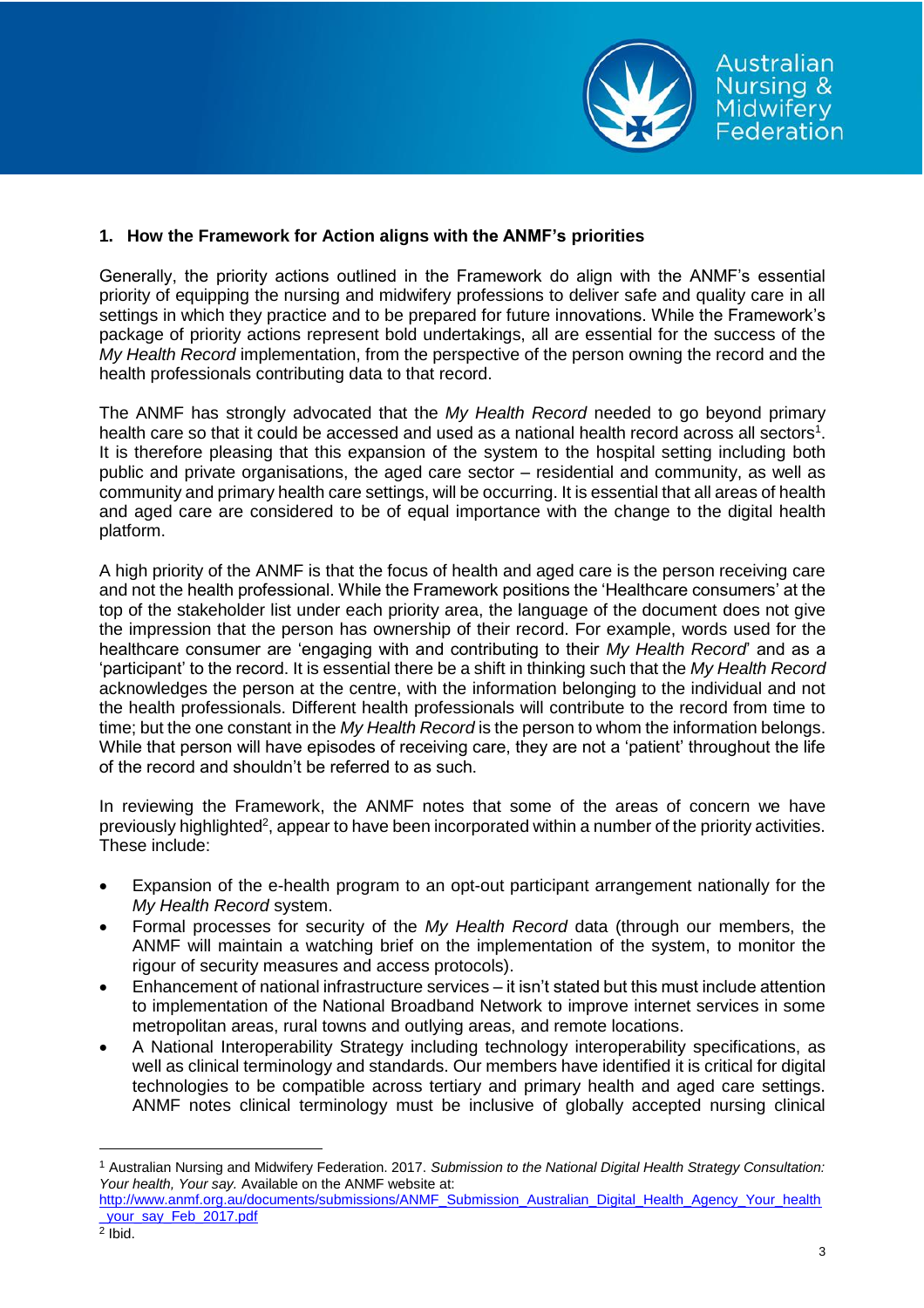

terminology such as the International Classification for Nursing Practice (ICNP®) [http://www.icn.ch/images/stories/documents/pillars/Practice/icnp/ICNP\\_FAQs.pdf.](http://www.icn.ch/images/stories/documents/pillars/Practice/icnp/ICNP_FAQs.pdf)

- Increasing digital maturity our members have reported inadequate infrastructure, software and IT support in their health or aged care setting which must be addressed to avoid compromising the benefits of the *My Health Record* system.
- Supporting adoption by the workforce measures to ensure the health professional workforce is confident in using the digital technologies, through collaboration, education, training, support and manageable workloads to allow for technology adoption.

## **2. What contribution the ANMF will make to delivering on the outcomes of the Strategy?**

Given the extensive reach of the ANMF into the nursing and midwifery professions, we are able to make a significant contribution to delivering on the outcomes of the National Digital Health Strategy. Our print-based publications, social media outlets and direct contact with members enable us to comprehensively communicate with our large membership, as well as to the broader nursing and midwifery community, through our Secretariat role of the Coalition of National Nursing and Midwifery Organisations.

We would appreciate being able to meet with Australian Digital Health Agency staff in order to discuss contribution strategies.

Our preliminary suggestions are as follows:

- The development of a short questionnaire, as a pre-test prior to the roll-out of the *My Health Record*, to gauge awareness of the system.
- Promotional activities in the lead up to the implementation could include educative articles and advertisements, such as ANMF undertook previously for the National E-Health Authority, via print and social media avenues.
- The delivery of a post-test at an agreed follow-up period, to ascertain post-implementation knowledge of the *My Health Record* system.
- These surveys would provide valuable intelligence for both short, sharp education tools, and also, for informing curriculum components and other education materials for nurses and midwives.
- The opportunity to use the ANMF Federal Office on-line learning platform to provide further digital health education for the nursing and midwifery professions.
- With the benefit of prior experience, the ANMF could lead on an Australian Government funded collaborative project with nursing and midwifery stakeholders, to develop digital health national educational curricula for undergraduate nurses and midwives and diploma level programs for nurses; other education materials, as per Priority action 6.1.2 (p.35); and, the integration of digital health in national standards and accreditation requirements as per Priority action 6.1.3.
- The ANMF would like to work with the Australian Digital Health Agency to develop minimum standards and guidelines for digital healthcare in relation to the *My Health Record*.